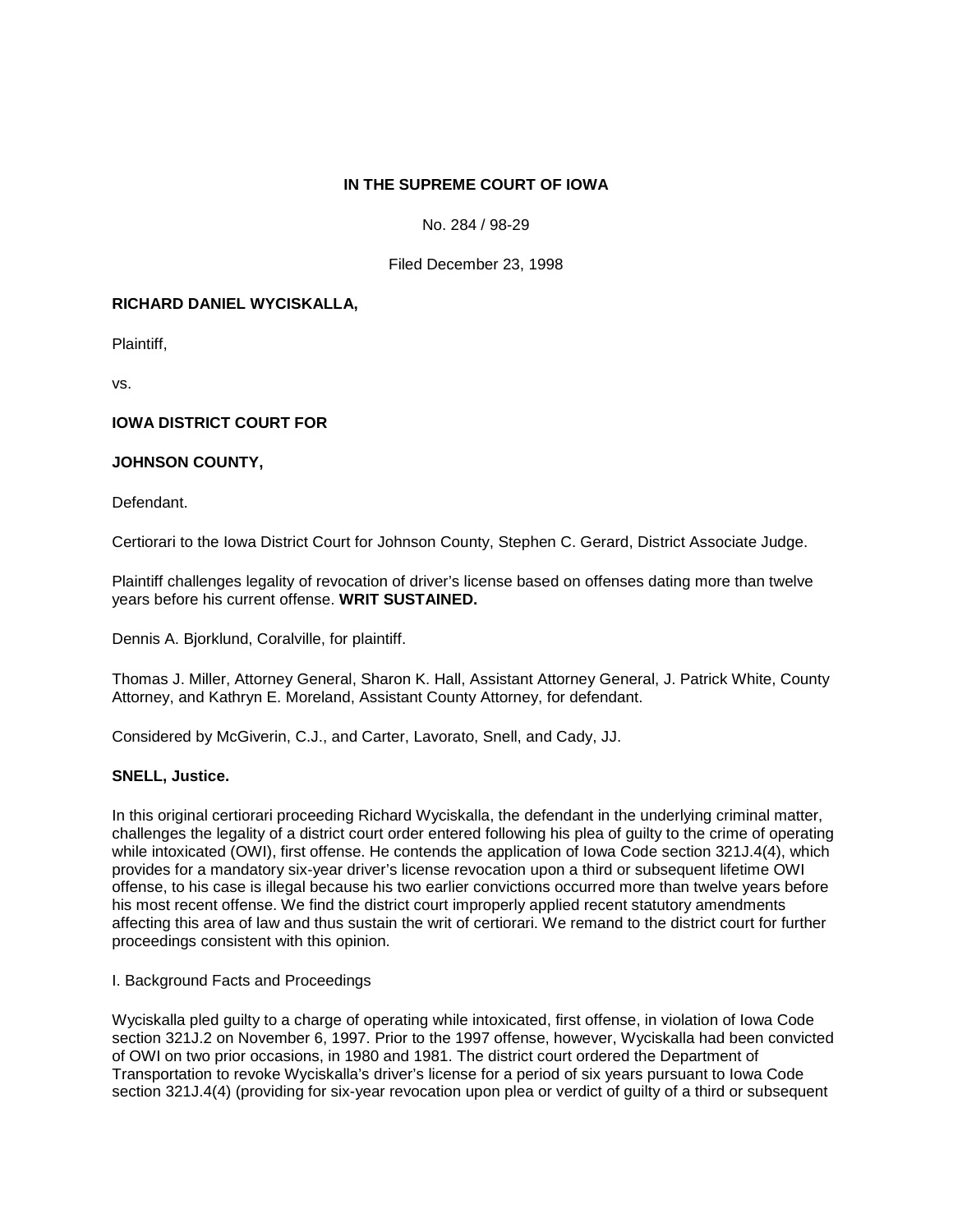violation of section 321J.2).

Wyciskalla filed a petition for writ of certiorari challenging the legality of the district court's order, which we granted. Wyciskalla claims the district court erred in ordering the revocation of his license for six years in light of statutory amendments passed during the 1997 legislative session.

### II. Scope of Review

A certiorari action is a procedure utilized to test whether a lower board, tribunal, or court exceeded its proper jurisdiction or otherwise acted illegally. Iowa R. Civ. P. 306. We review the district court's action for correction of errors at law. Iowa R. App. P. 4; *State v. Iowa Dist. Ct.*, 419 N.W.2d 398, 399 (Iowa 1988). The writ will be sustained if we find the district court acted illegally, or without authority or jurisdiction.

### III. Preservation of Error

Wyciskalla did not file a timely motion in arrest of judgment. Therefore, the State claims he has not preserved error.

Nevertheless, void or illegal sentences are not subject to the usual rules of error preservation and waiver. Iowa R. Crim. P. 23(5)(a) ("court may correct an illegal sentence at any time"); *State v. Halliburton*, 539 N.W.2d 339, 343 (Iowa 1995) (void sentence not subject to waiver). A void or illegal sentence is one not authorized by statute. *Halliburton*, 539 N.W.2d at 343. Wyciskalla contends the revocation of his license for a period of six years is not authorized under the current statutory scheme. Therefore, Wyciskalla's failure to raise this issue previously does not prevent him from raising it in his certiorari petition.

### IV. The Merits

## A. Statutory Framework

Iowa Code section 321J.4(4), the provision pursuant to which the court ordered revocation of Wyciskalla's license, provides:

> Upon a plea or verdict of guilty of a third or subsequent violation of section 321J.2, the court shall order the department to revoke the defendant's motor vehicle license or nonresident operating privilege for a period of six years.

Wyciskalla contends that despite this language and his undisputed three lifetime violations of section 321J.2 or its statutory predecessors, a six-year license revocation should not have been imposed based on two Iowa Code sections which were amended during the 1997 legislative session and took effect prior to the commission of his most recent offense and the district court's order regarding revocation. *See* Iowa Code § 3.7(1) (unless otherwise provided, acts passed during the regular session of the general assembly take effect on the first day of July following their passage).

Prior to the 1997 legislative session, Iowa Code section 321J.2(3) provided as follows:

No conviction for, deferred judgment for, or plea of guilty to, a violation of this section which occurred more than six years prior to the date of the violation charged shall be considered in determining that the violation charged is a second, third, or subsequent offense.

### *Id.* § 321J.2(3) (1997).

The 1997 general assembly amended that section and moved it to section 321J.2(4)(*a*), which now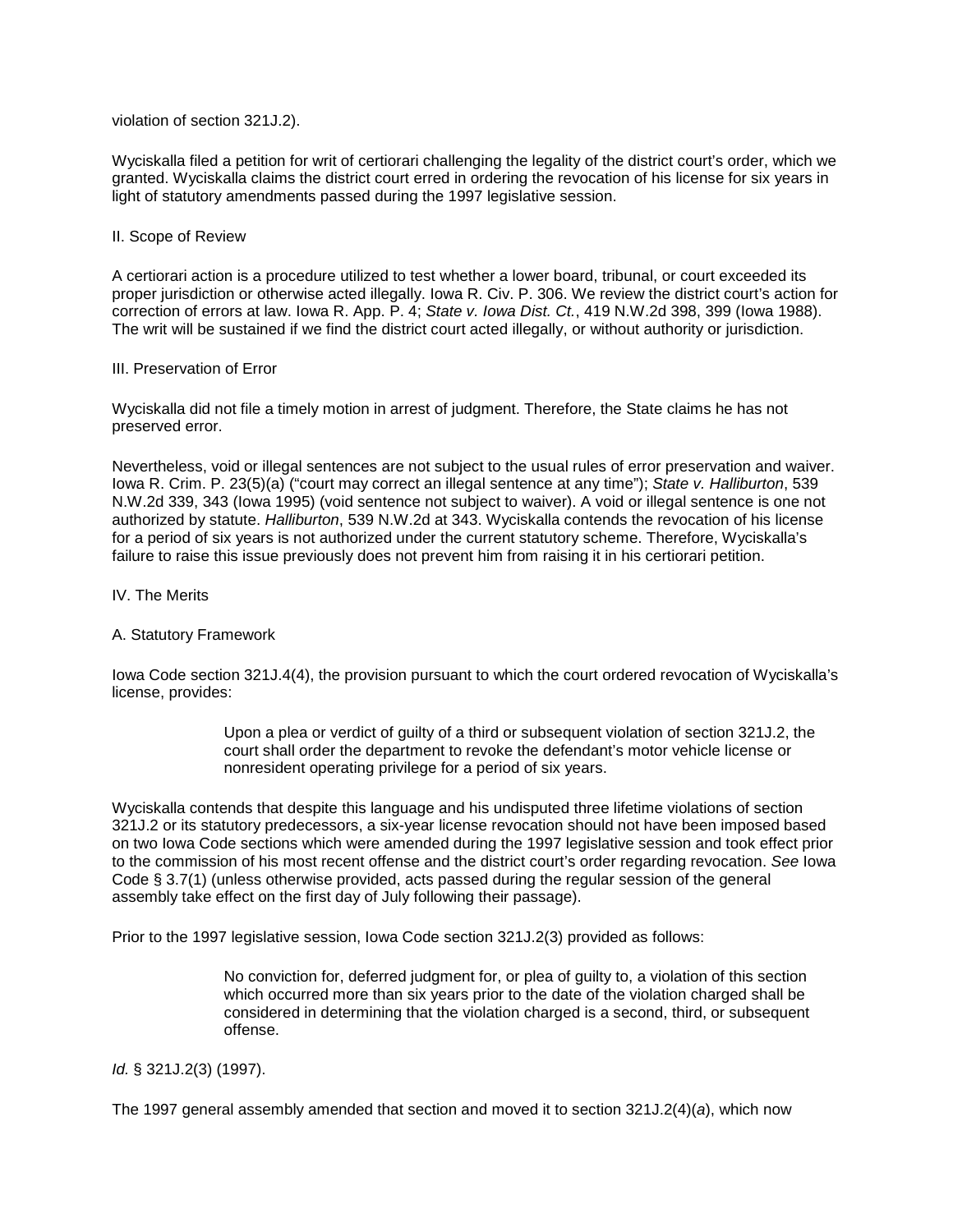provides:

In determining if a violation charged is a second or subsequent offense for purposes of criminal sentencing *or license revocation* under this chapter:

*a*. Any conviction or revocation deleted from motor vehicle operating records pursuant to section 321.12 shall not be considered as a previous offense.

*Id.* § 321J.2(4)(*a*) (Supp. 1997) (emphasis added).

Iowa Code section 321.12(4) currently provides:

The director shall not destroy any operating records pertaining to arrests or convictions for operating while intoxicated, in violation of section 321J.2 . . . , except that a conviction or revocation under section 321J.2 shall be deleted from the operating records twelve years after the date of conviction or the effective date of revocation.

*Id.* § 321.12(4) (Supp. 1997).

Wyciskalla contends the district court, when considering his prior offenses, erred in failing to construe section 321J.2(4)(*a*) to include the twelve-year limitation of section 321.12(4). Specifically, Wyciskalla posits that when these sections are read together, it is clear that only convictions which occurred less than twelve years prior to the current conviction may be considered in determining the proper length of revocation.

B. Prior Case Law

We have previously considered the application of section 321J.2(3) (now section 321J.2(4)(*a*)) and rejected arguments by defendants that OWI convictions which occurred more than six years prior to a current conviction could not be counted when determining whether a violation is a "second, third or subsequent violation" pursuant to section 321J.4(3)(*a*) (now section 321J.4(4)). The issue now merits reconsideration, however, due to the change in statutory language.

We first considered this issue in *State v. Pettit*, 360 N.W.2d 833 (Iowa 1985). In *Pettit*, the defendant entered a guilty plea to his third lifetime offense of operating while intoxicated. The revocation provision in effect at that time was substantially similar to the current provision, and provided for a mandatory six-year revocation upon a third or subsequent violation. A statute in effect at that time also placed a time limit on the prior convictions which could be considered in determining whether a current offense was a defendant's second, third or subsequent violation. This statute provided that no conviction or plea of guilty to OWI which occurred more than six years prior to the current violation "shall be considered in determining that the violation charged is a second, third or subsequent offense." *Pettit*, 360 N.W.2d at 835 (quoting Iowa Code § 321.281(2) (1985)).

We concluded the six-year limitation should not be applied to the revocation provision because the sixyear limitation statute was a sentencing provision, while the statute imposing the six-year revocation was a "license revocation provision" and the "purposes to be served are different." *Id.* We presented the following rationale for this conclusion:

[The revocation provision] does not expressly provide for a six-year limitation, and we will not read one into it. . . . Had the legislature intended a six-year statute of limitation to be included in [the revocation provision], it could easily have done so . . . . We have no reason to conclude that the legislature intended the six-year limitation in the criminal section to be applied as a part of the revocation proceedings . . . in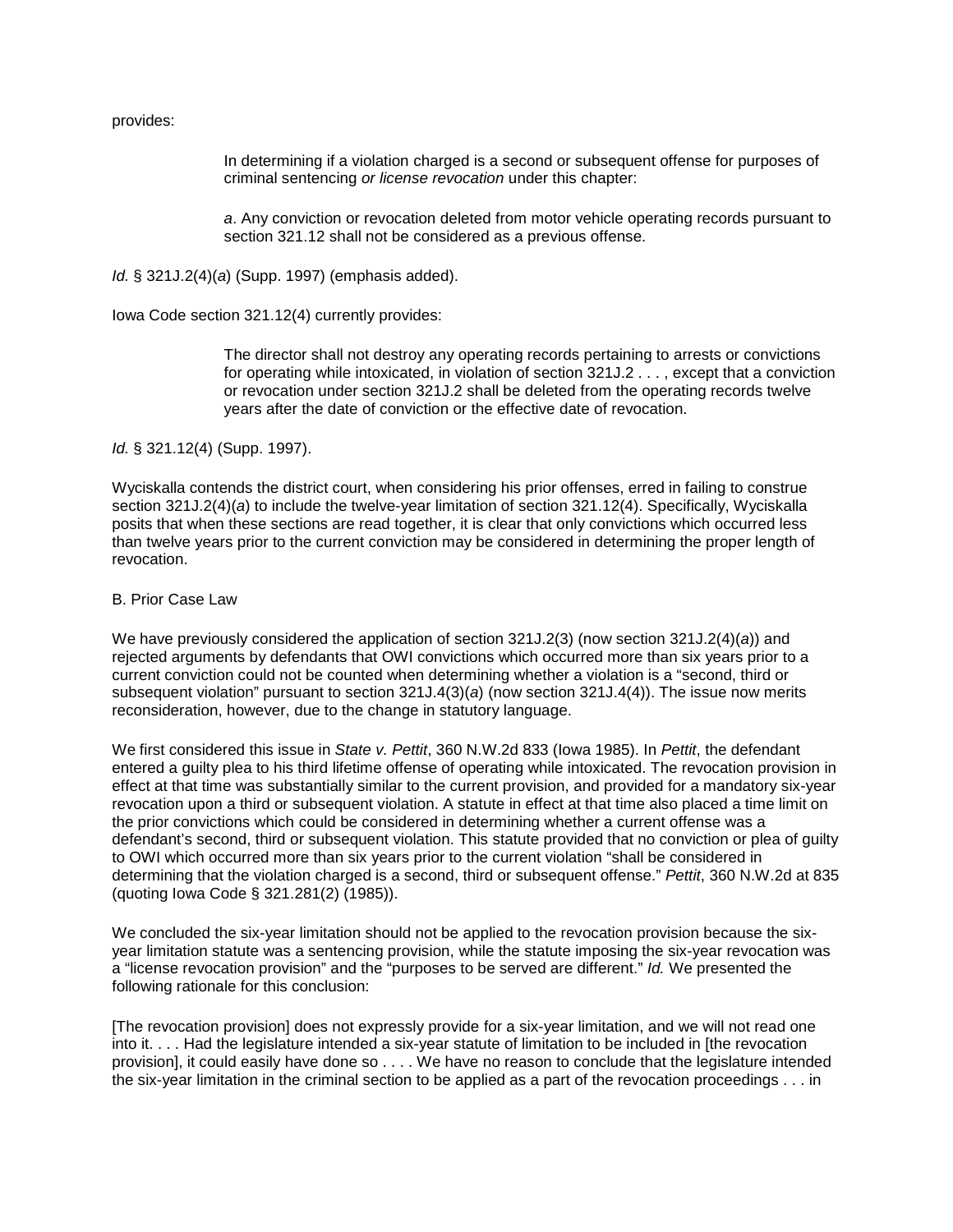view of the different policy considerations and the different purposes in the sections.

*Id.*

The court of appeals considered the same issue several years later in *State v. Socarras*, 425 N.W.2d 426 (Iowa App. 1988). It noted that "[t]he date of the conviction is irrelevant; this is because the six-year limitation . . . does not apply to [the revocation statute]." *Socarras*, 425 N.W.2d at 427. The court saw no need to change the analysis despite the fact that minor revisions had been made and the statute had been transferred to a different location within the Code. *Id.*

We most recently considered this issue in *State v. Sharp*, 572 N.W.2d 917 (Iowa 1997). We noted as follows:

Defendant's contention that section 321J.2(3) [the six-year limitation provision] eliminates OWI convictions occurring more than six years prior to the date of his 1996 OWI violation from consideration in applying [the revocation provision] is contrary to our holding in *State v. Pettit* . . . .

We concluded in *Pettit* that the statutory predecessor to 321J.2(3) . . . concerning convictions more than six years old only applied for purposes of determining whether the violation of which a defendant has been convicted is an enhanced offense, *i.e.*, second, third, or subsequent offense OWI. *Pettit*, 360 N.W.2d at 835-36. We found that, in applying [the six-year limitation provision to the revocation provision], all prior OWI convictions were to be considered irrespective of when they occurred.

# *Sharp*, 572 N.W.2d at 918.

We again observed in *Sharp* that although renumbering of the statutes at issue and "minor wording changes not affecting . . . substance" had been made, this did not warrant a change in their interpretation. *Id.*

## C. Analysis

Wyciskalla contends that the changes made by the 1997 general assembly are substantive in nature and require that convictions greater than twelve years old not be considered when determining whether a sixyear revocation is required. We agree.

"Statutory amendments may either clarify or modify existing legislation. We construe revisions to a statute as altering that statute if the intent to change the law is clear and unmistakable." *State v. Ahitow*, 544 N.W.2d 270, 273 (Iowa 1996). We presume any material change in the language of a statute alters the law. *Id.; accord State ex rel. Lankford v. Allbee*, 544 N.W.2d 639, 641 (Iowa 1996). The legislature's intent to expand the application of the limitation provision is clear based on our interpretations of the statute in its previous form and the addition of language which requires the sentencing court to not consider convictions greater than twelve years old "when determining if a violation charged is a second or subsequent offense for purposes of criminal sentencing *or license revocation*." Iowa Code § 321J.2(4)(*a*) (Supp. 1997) (emphasis added).

The changes made to section 321J.2(4) (formerly section 321J.2(3)) constitute more than renumbering or minor word changes not affecting substance. Prior to the 1997 changes, the limitation provision provided that offenses greater than six years old "shall [not] be considered in determining that the violation charged is a second, third, or subsequent offense." *Id.* § 321J.2(3) (1997). We held in *Pettit* and its progeny that this provision applied only to sentencing, not license revocation. The limitation provision now provides that offenses greater than twelve years old, as provided by section 321.12(4), shall not be considered "for purposes of criminal sentencing *or license revocation* under this chapter." *Id.* § 321J.2(4) (Supp. 1997) (emphasis added). The addition of language pertaining to license revocation indicates that the legislature